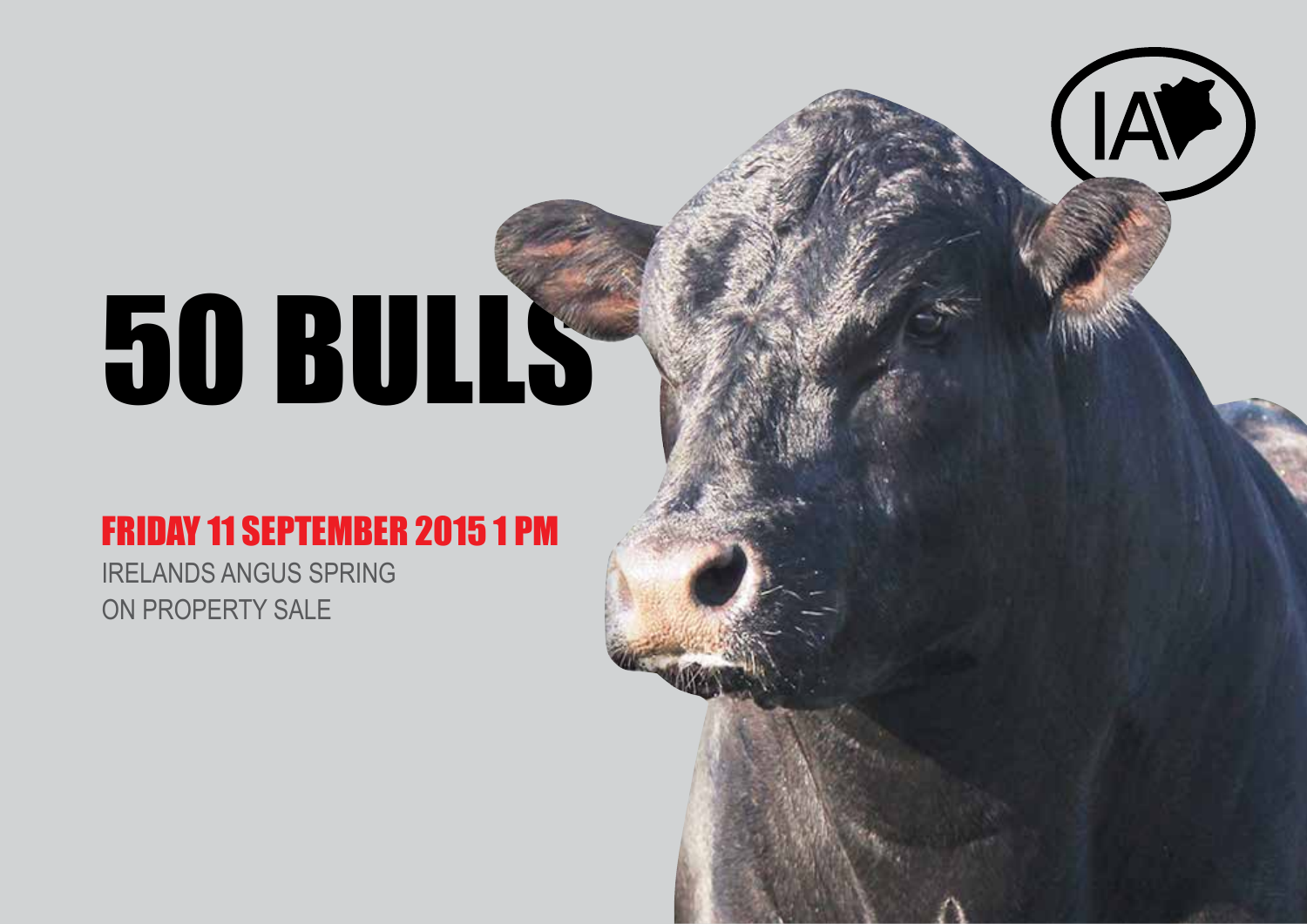LOT 28 IRELANDS KAISER K27 LOT 2 IRELANDS KEOGH K67(AI)



LOT 1 IRELANDS HAIGS H384 BANQUET DATELINE D597 X NIKKI D55



LOT 30 IRELANDS KEY K78 GRANITE RIDGE THOMAS F223 X TOPSY F122



LOT 10 IRELANDS KENNEY K10 RAFF EXPEDITION E264 X LASS Y28



LOT 6 IRELANDS KABLE K22 IRELANDS GALAXY G43 X THELMA A242



GRANITE RIDGE THOMAS F223 X THELMA B228 RAFF DYNAMITE D345 X EVA C232



LOT 26 IRELANDS KENT K38 IRELANDS HIERARCHY H152 X JASMINE F30





LOT 3 IRELANDS KELLEHER K34 GRANITE RIDGE THOMAS F223 X LOWAN B107



LOT 29 IRELANDS KATOA K29 GRANITE RIDGE THOMAS F223 X JOSIE B128

## 31 YEARS OF PEDIGREE, PREDICTABILITY & PERFORMANCE

LOT 7 IRELANDS KENNEDY K61 GRANITE RIDGE THOMAS F223 X DORIS G13